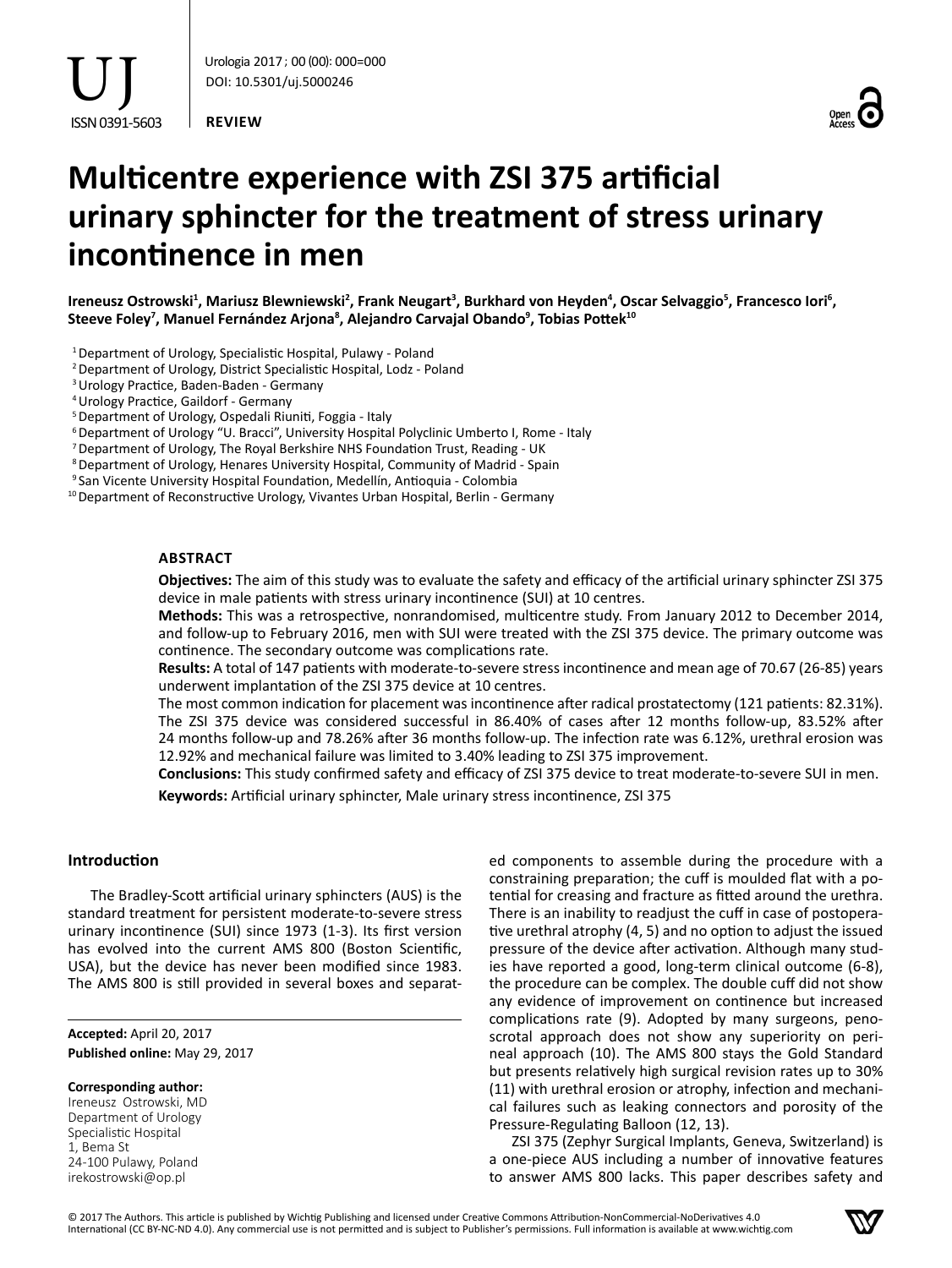efficacy of ZSI 375 implanted at 10 centres, in a group of 147 male patients with SUI.

## **Patients and methods**

This was a retrospective, nonrandomised, multicentre study open to patients over the age of 18 years with urodynamically proven stress incontinence. The pre-implantation evaluation comprised a patient's history, analysis of voiding diaries [time and voided volumes, number of pads used, urinary incontinence (UI) episodes], a clinical examination, cystoscopy and an urodynamic assessment. The main exclusion criteria for the investigation were detrusor overactivity, urinary tract infection and urethral stricture. Only patients with moderate incontinence (three pads per day) or severe incontinence (four pads or more per day) were included in the study. The Device ZSI 375 AUS is manufactured as a single unit from medical-grade silicone rubber to facilitate implantation and minimise mechanical failures that range from 8 to 45% with AMS 800 (14, 30) (Fig. 1).

One-piece AUS reduce failure of leaking connectors and decrease preparation time. Cuff is adjustable from 3.75 to 6 cm. It is moulded and curved to reduce potential for creasing and fracture (15) (Fig. 2).

Cuff and Pump-Unit are connected via kink-resistant tubing. Pump-Unit (Pressure-Regulating Tank + Pump) is placed in the scrotum. The size of this Pump-Unit is equivalent to the size of a penile implant pump: length 40 mm, diameter 24 mm. The AUS must be filled with saline solution prior to implantation. As there is no abdominal reservoir, the risk of damage to either the bladder or to the intestine is minimised and hence the operating time is reduced.

After activation, the issued pressure can be increased or decreased to improve patient continence via a trans-scrotal approach under local anaesthesia. One millilitre of saline is injected via increased pressure by approximately 10  $\text{cm}$ H<sub>2</sub>O.

## **Surgical technique**

Implantation of the device was performed as described by Staerman et al (16). The surgical procedure was performed under general anaesthesia, and patients were placed in the lithotomy position with a 16 F Foley catheter in the urethra for guidance. The urethra was exposed through a perineal incision for adjustable cuff placement and an inguinal incision for Pump-Unit scrotal placement. A 12F Foley catheter was inserted at the end of the procedure and removed 24 hours after the procedure. Patients were discharged as soon as they could empty their bladder. The device was activated 8 weeks later in an outpatient setting. During the procedure, the sphincter closure pressure set ranged from 60 to 70, from 70 to 80 or from 90 to 100  $\text{cmH}_{2}$ O.

### **Assessment of postoperative continence**

The patients were assessed at AUS activation, and at 3, 6 and 12 months and annually. The assessment included scrotal comfort evaluation, clinical examination, urinalysis and bladder ultrasonography to evaluate residual urine volume. Patient incontinence was evaluated with number of pads used



**Fig. 1 -** Photograph of the ZSI 375 AUS.



**Fig. 2 -** Photograph of the ZSI 375 Cuff with a curve design.

per day during a period of 7 days before their follow-up visits. Trans-scrotal adjustment of AUS-issued pressure was done to reach an improvement or a social continence. Social continence was defined as zero pad to one pad per day (with total continence: 0 pad per day) and incontinence as the use of more than one pad per day. Patients were considered as improved if they used both less than two pads per day and 50% fewer pads than at baseline. Success was defined as patient with social continence or improved.

# **Results**

One hundred forty-seven male patients were implanted with the ZSI 375 AUS at 10 centres in Germany, Poland, Italy, Spain, England, Colombia, from January 2012 to December 2014, and follow-up till February 2016. All patients had sterile urine at the time of surgery. Mean age was 70.67 (26-85) years. All patients were incontinent more than 1 year before implantation. Seventeen patients (11.56%) had moderate

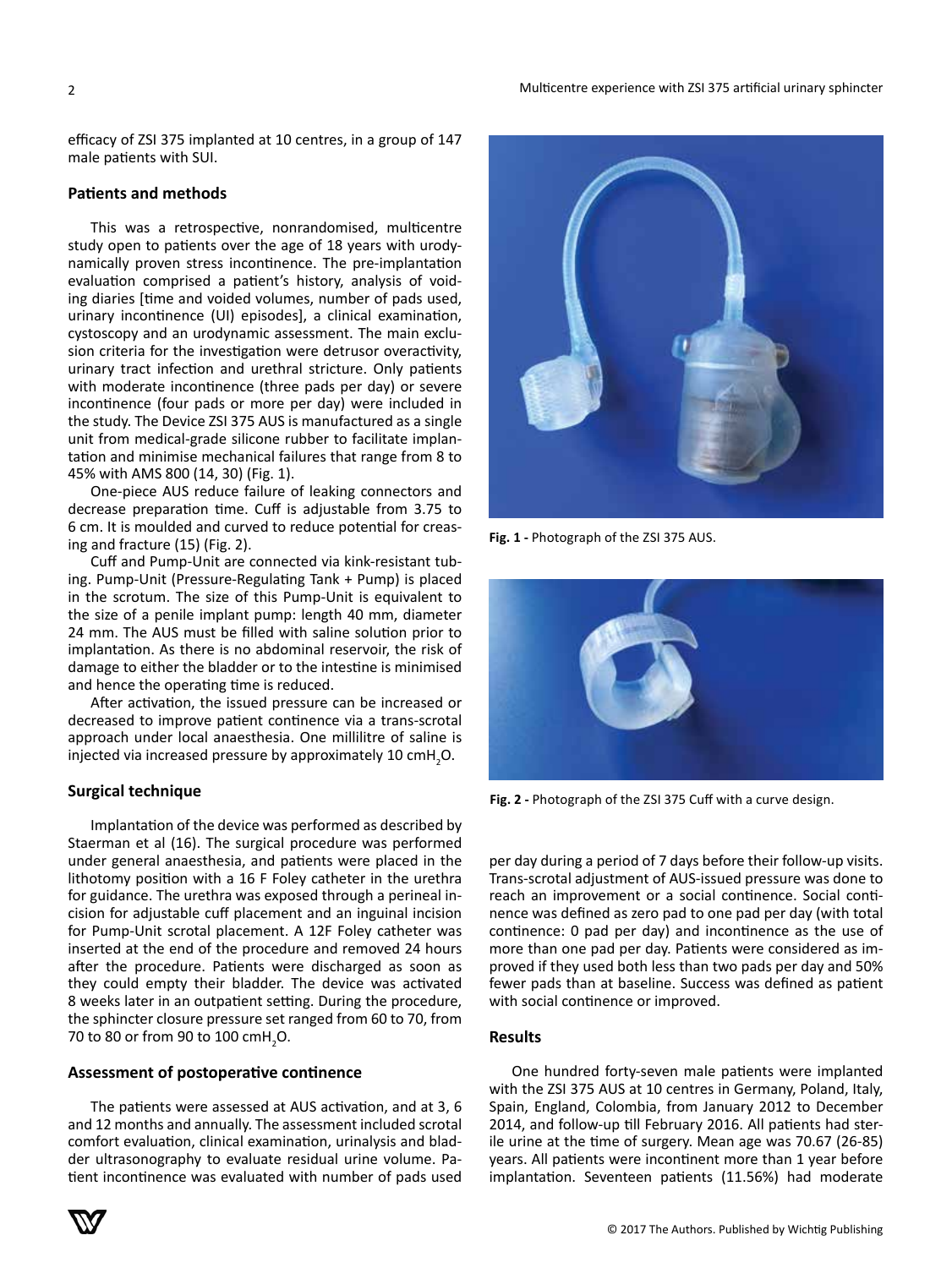incontinence and 130 patients (88.44%) suffered from severe incontinence. None of the patients included in the study had detrusor overactivity or urethral or vesico-urethral anastomotic stricture. The most common indication for placement of the AUS was incontinence after radical prostatectomy (121 patients: 82.31%), radiotherapy (nine patients: 6.12%), radical prostatectomy with adjuvant radiotherapy (five patients: 3.40%) and transurethral resection of the prostate (TURP) (six patients: 4.08%). The other causes of incontinence included radical cystectomy with neo-bladder (two patients: 1.36%), Arnold-Chiari syndrome (one patient: 0.68%), Rectal surgery: (one patient: 0.68%), high-intensity focused ultrasound (HIFU) (one patient: 0.68%) and a patient after pelvic traumatism (0.68%). All patients had tried conservative treatment methods unsuccessfully. A total of 11 patients (7.48%) had experienced failure of previous continence procedures or devices, including one patient with Pro-ACT, three patients with AMS 800 (double cuff erosion), two patients with Flow-Secure mechanical failure, two bulking agent injections, three male TOT and two patients following male TOT with bulking agent injection. All previous devices such as Pro-ACT, AMS 800 and Flow-Secure were explanted at least 6 months before implantation of the ZSI 375 AUS.

There were no intraoperative complications. Mean stay was 3 days and patients were discharged after the ability to empty the bladder. No patient experienced bladder overactivity, chronic urinary retention or any other adverse effect following the device activation. ZSI 375 pump is bigger than AMS 800 pump, but no patient complained about scrotal discomfort because of Pump-Unit size.

One year after activation, 115 out of 147 patients (78.23%) presented social continence. Twelve out of 147 patients (8.17%) presented an improvement with two pads per day. The success rate (social continence + improvement) reached 86.40%. After 2 years, 65 out of 91 patients (71.43%) had social continence when 11 out of 91 patients (12.09%) showed improvement. The success rate was 83.52%. Three years after activation, 18 out of 23 patients (78.26%) had social conti-

| TABLE I - Continence rates before and after device implantation |  |  |  |  |
|-----------------------------------------------------------------|--|--|--|--|
|-----------------------------------------------------------------|--|--|--|--|

nence without any patient in the improved group, so success rate was 78.26%. Continence rates before and after device implantation are presented in Table I.

Postoperative complications occurred in 33 patients (22.44%). There were nine cases (6.12%) of infection leading to a total device removal. Two out of nine patients had a scrotal infection only without any associated urethral infection or urethral erosion.

Postoperative erosion of the urethra occurred in 19 cases (12.92%). Mechanical failure (saline leakage) with resultant device reimplantation occurred in five cases (3.40%). The cause for saline leakage was kink-resistant tubing breakage, leakage of the pump and intraoperative injury of the silicone kink-resistant tubing connecting the cuff with the Pump-Unit. The ZSI 375 implantation-related complications by aetiology of UI are presented in Table II. Patients who underwent pelvic irradiation were more prevalent in the failure group than in the success group.

# **Discussion**

AMS 800 AUS is currently considered the gold standard treatment for male severe SUI, but it has several drawbacks such as complexity of preparation and of procedure. Last version from 1983 did not improve the design of the cuff to reduce the potential for creasing and fracture leading to leakage and there is no possibility to readjust the cuff in case of urethral atrophy (4). In case of poor result on continence, issued pressure cannot be adjusted, the AMS Pressure-Regulating Balloon has to be changed and the patient has to undergo a new procedure. ZSI 375 has been developed to overcome the lacks of AMS 800. Although long-term followup and large population of patients are necessary to evaluate an AUS, a follow-up of 12, 24 and 36 months with 147, 91 and 23 patients, respectively, is reliable to evaluate safety and efficiency of a new AUS. In the current study, we report a multicentre experience from Germany, Poland, Italy, Spain, England and Colombia. One hundred forty-seven patients

|                                | <b>Before implantation</b> | >12 months after<br>implantation | >24 months after<br>implantation | >36 months after<br>implantation |
|--------------------------------|----------------------------|----------------------------------|----------------------------------|----------------------------------|
| Patients, n                    | 147                        | 147                              | 91                               | 23                               |
| Pads used/day, n (%)           |                            |                                  |                                  |                                  |
| None                           | 0                          | 38 (25.85)                       | 20 (21.98)                       | 10 (43.48)                       |
|                                | 0                          | 77 (52.38)                       | 45 (49.45)                       | 8 (34.78)                        |
|                                | 0                          | 12 (8.17)                        | 11 (12.09)                       | $\mathbf 0$                      |
| 3                              | 17 (11.56)                 | 4(2.72)                          | 1(1.10)                          | $\Omega$                         |
| $\geq 4$                       | 130 (88.44)                | 16 (10.88)                       | 14 (15.38)                       | 5(21.74)                         |
| Social continence              |                            |                                  |                                  |                                  |
| $(0,1 \text{ pad})$ , n $(\%)$ | 0                          | 115 (78.23)                      | 65 (71.43)                       | 18 (78.26)                       |
| Improvement, n (%)             | 0                          | 12(8.17)                         | 11(12.09)                        | $\mathbf 0$                      |
| Success, n (%)                 | 0                          | 127 (86.40)                      | 76 (83.52)                       | 18 (78.26)                       |
| Failure, n (%)                 | 0                          | 20(13.60)                        | 15 (16.48)                       | 5(21.74)                         |

n = number of patients.

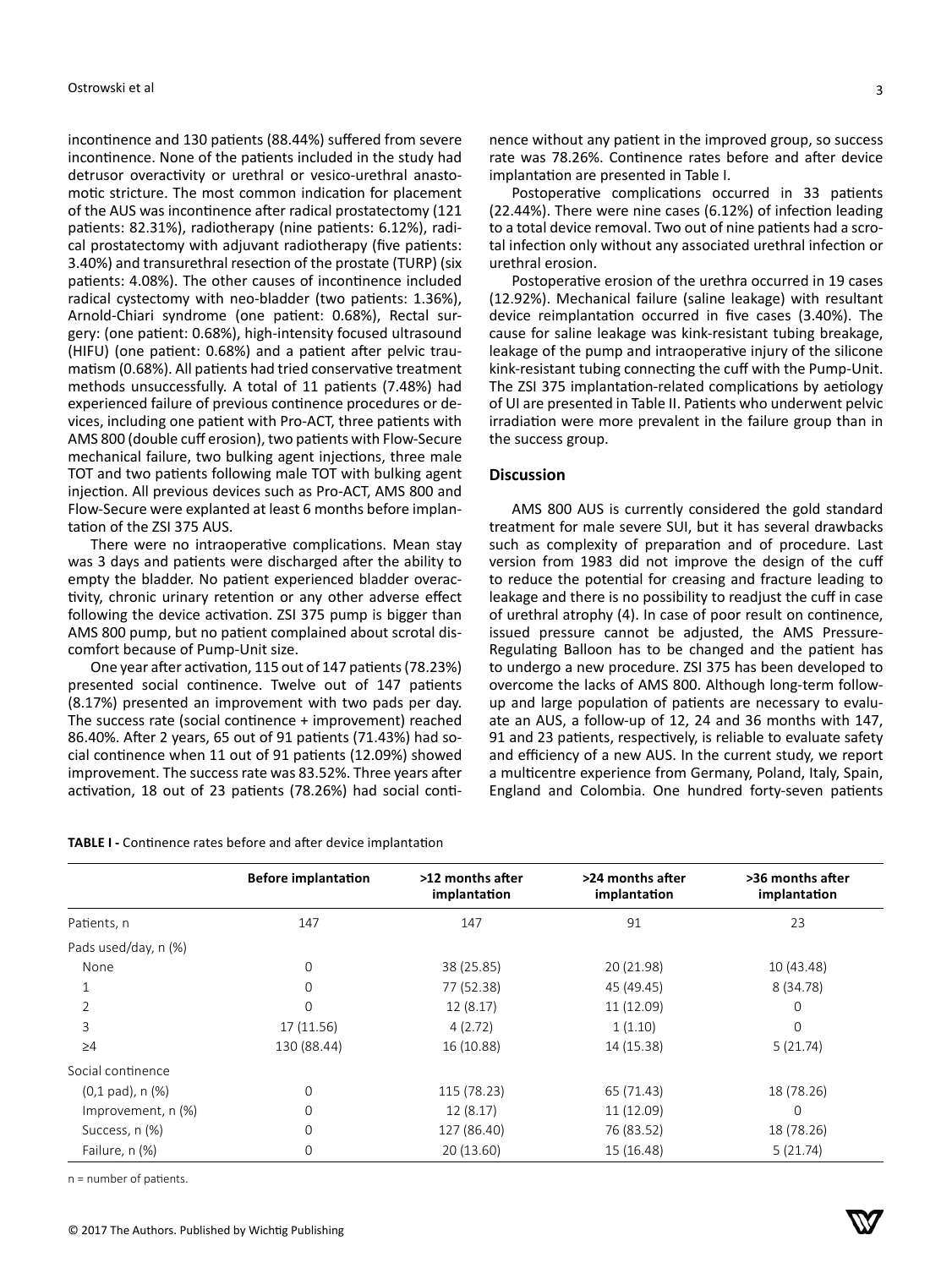| Aetiology of incontinence  | Infections n (%) | Urethral erosions n (%) | Mechanical complications n (%) |
|----------------------------|------------------|-------------------------|--------------------------------|
| RP (121 patients)          | 8(6.61)          | 11(9.09)                | 4(3.30)                        |
| RT (9 patients)            | $\mathbf 0$      | 3(33.33)                | $\mathbf 0$                    |
| RP+RT (5 patients)         | $\mathbf 0$      | 3(60)                   | $\mathbf 0$                    |
| TURP (6 patients)          | $\mathbf 0$      | $\mathbf 0$             | $\mathbf 0$                    |
| RC (2 patients)            | 1(50)            | 1(50)                   | 0                              |
| Arnold Chiari (1 patients) | 0                | $\mathbf 0$             | 1(100)                         |
| Pelvic trauma (1 patients) | 0                | 1(100)                  | 0                              |
| Total (147 patients)       | 9(6.12)          | 19 (12.92)              | 5(3.40)                        |

**TABLE II -** ZSI 375 implantation-related complications by aetiology of urinary incontinence

n = number of patients; RP = radical prostatectomy; RT = radiotherapy; TURP = transurethral resection of the prostate; RC = radical cystectomy.

were implanted with this device. The majority of reports that quote high success rates of AMS 800 come from the centres of excellence. Our centres are a mixed of centre of excellence and centres with minor or no experience with AUS implantation. All implanters reported the implantation procedure being very simple and straightforward and our success rate confirms that a short learning curve is required to achieve mastery. The results are in line with those of Staerman et al (16). ZSI 375 previous series outcomes have shown excellent short-term results, which ranged from 87 to 94.2% (15-17). Regarding the AMS 800 numerous studies, disparate continence rate are presented from total continence  $\leq$  90% (4, 5, 18-20) to 73% of patients dry or substantially dry and 88% showing improvement (21). Our social continence rate and success rate of the 12, 24 and 36 months follow-up period meet AMS 800 performances.

In our study, the short-term complication rate was similar with AMS 800 (4, 11, 22). The infection rate was 6.12% (nine patients) and occurred early in our series. It is equivalent to AMS 800 rates from 1 to 8.5% (4, 18, 22, 23).

Urethral erosion is well-known problem associated with the use of AUS with a rate of 7 to 12% (4, 11, 22). In our study, erosion affected 19 patients (12.92%). Previous treatment for incontinence did not have any influence on erosion rate, nor issued pressure of 70-80 and 90-100  $\text{cmH}_{2}$ O. AUS results from the adjustable pressure learning curve were included in the study. The possibility to increase pressure must be done with care, as studies have shown that pressures in excess can compromise the blood perfusion in the urethra and can explain a high rate of erosion. Our rate or erosion could be decrease with a better handling of this adjustable pressure (24-26).

Although no comparable data regarding the outcome of the ZSI 375 device implantation in patients who underwent pelvic irradiation are available, our results are in agreement with studies on AMS 800 that noted erosion rates higher with previous radiation (26-28). However, this issue remains controversial, as a recent literature review has not confirmed such association with regard to the AUS implantation (5). Mechanical failure with device reimplantation occurred in five patients (3.40%). First generation of the sphincter was involved. The device defect leads to the Kink-resistant tubing reinforcement and a pre-filled version of the sphincter in

2015. The rate of mechanical failure in our series is comparable with the 6% rate of AMS 800 failure in contemporary series (4, 18, 29).

The present study reports on a multicentre experience with the ZSI 375 device implantation in a large series of male patients and with an acceptable follow-up duration. However, there were several limitations in the design and outcome analysis of this study that could be improved by future studies. The study was retrospective, and would benefit from a prospective, randomised trial evaluating the same outcomes. Assessment of continence was based on pad number and not on pad weight and did not use self-administered questionnaires.

Follow-up period is long enough to establish the safety and efficacy of the ZSI 375 device. It has been long enough to identify complications, as the mean time for erosion onset is 19.8 months and atrophy is 29.6 months. But mechanical failures need longer follow-up as mean time for onset is 68.9 months (30).

## **Conclusions**

The ZSI 375 AUS is effective in treating severe UI in male, with a good success rate and acceptably low complication rate. Implantation was simple with no serious adverse events associated with the device. The ability to adjust issued pressure of the device by a trans-scrotal injections may reduce the need for surgical revision, but erosion rate shows that this possibility must be done with care.

## **Disclosures**

Financial support: The authors received no financial support for this study.

Conflict of interest: T. Pottek declares consultancy work, lectures for AMS, Zephyr (Geneva, Switzerland) and Teleflex (Limerick, USA). I. Ostrowski has done one surgical support in Serbia for ZSI.

## **References**



<sup>1.</sup> Scott FB, Bradley WE, Timm GW. Treatment of urinary incontinence by an implantable prosthetic urinary sphincter. J Urol. 1974;112(1):75-80.